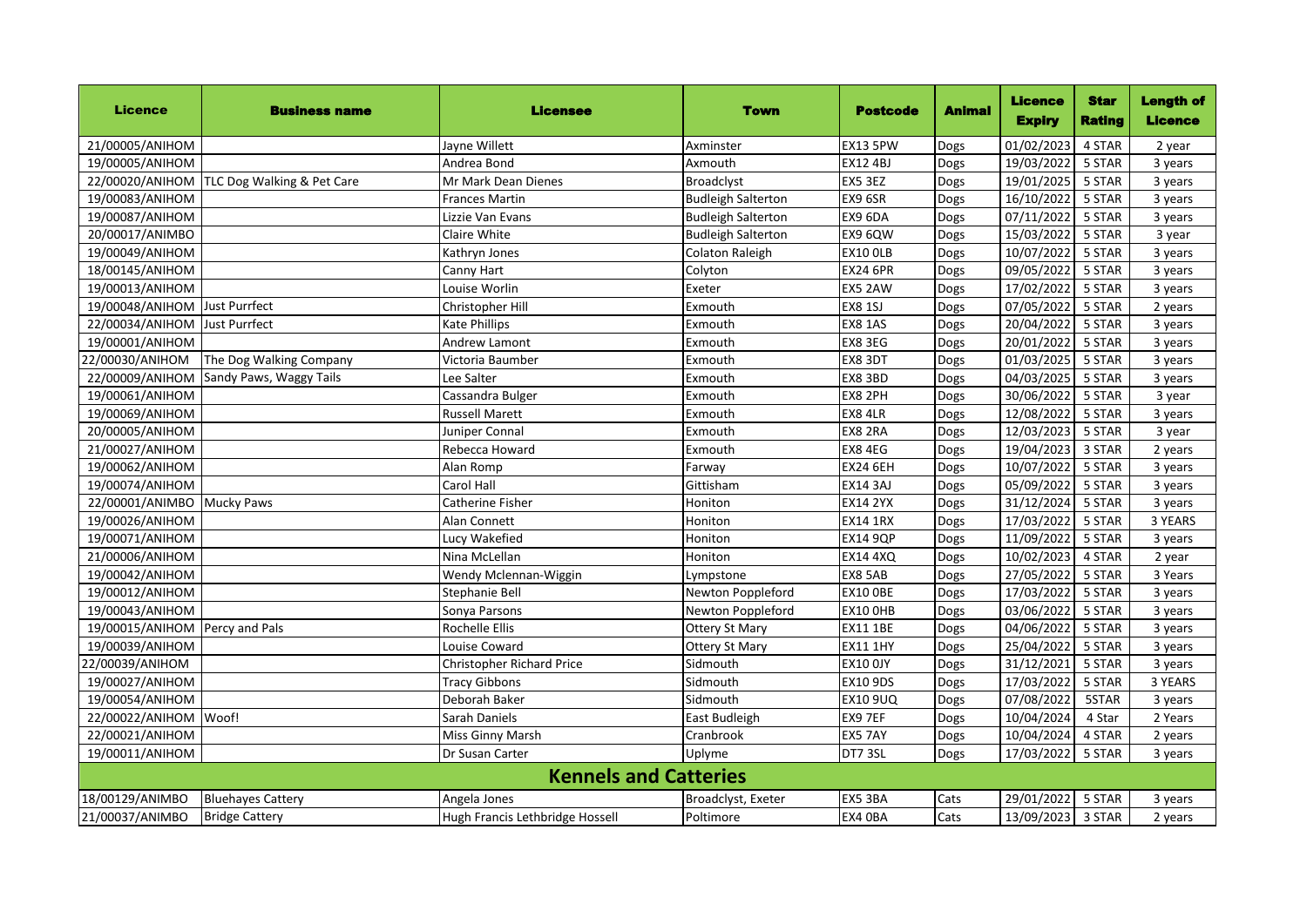| 21/00059/ANIMBO        | Cat Rescue                           | Cicely Maud Parker                                      | Axminster                                 | <b>EX13 5SF</b> | Cats            | 02/11/2022        | 1 STAR | 1 year  |  |  |
|------------------------|--------------------------------------|---------------------------------------------------------|-------------------------------------------|-----------------|-----------------|-------------------|--------|---------|--|--|
| 18/00119/ANIMBO        | Cats Motel                           | Hayley Claire Taylor/Paul Stuart Taylor                 | Exmouth                                   | <b>EX18 3JT</b> | Cats            | 20/04/2023        | 3 STAR | 2 years |  |  |
| 22/00012/ANIMBO        | Drum Kennels                         | Morag Harris                                            | Sidbury                                   | <b>EX10 0QN</b> | Cats            | 26/03/2022        | 5 STAR | 3 years |  |  |
| 22/00014/ANIMBO        | Drum Kennels                         | Morag Harris                                            | Sidbury                                   | <b>EX10 0QN</b> | Dogs            | 26/03/2022        | 5 STAR | 3 years |  |  |
| 21/00071/ANIMBO        | Fairmile Cat Hotel                   | Barbara Barber                                          | <b>Ottery St Mary</b>                     | <b>EX11 1LE</b> | Cats            | 04/02/2024        | 5 STAR | 3 years |  |  |
| 22/00008/ANIMBO        | Great Fir                            | John Hooper/Christine Hooper                            | <b>Ottery St Mary</b>                     | <b>EX11 1LE</b> | Cats            | 29/01/2025        | 5 STAR | 3 years |  |  |
| 21/00047/ANIMBO        | Harts Hill Kennels & Cattery (C & D) | James Jackson/Claire Jackson                            | Chardstock                                | <b>EX13 7JX</b> | Dogs            | 04/02/2024        | 3 STAR | 2 years |  |  |
| 22/00002/ANIMBO        | Harts Hill Kennels & Cattery (C & D) | James Jackson/Claire Jackson                            | Chardstock                                | <b>EX13 7JX</b> | Cats            | 04/02/2022        | 5 STAR | 3 years |  |  |
| 21/00028/ANIHOM        | Kitty Kats                           | Paula Dianne Steer/Nicholas David Steer                 | Cowley                                    | EX5 5EN         | Cats            | 09/06/2023        | 3 STAR | 2 years |  |  |
| 18/00143/ANIMBO        | Longfield Boarding Cattery           |                                                         | Whimple                                   | EX5 2TF         | Cats            | 06/06/2023        | 3 STAR | 2 years |  |  |
| 18/00117/ANIMBO        | <b>Maypowders Cattery</b>            | Michael Andrew Hardy/Beryl Jean Hardy                   | Cullompton                                | <b>EX15 2NQ</b> | Cats            | 20/01/2022        | 5 STAR | 3 years |  |  |
| 20/00014/ANIMBO        | Paws A While Kennels (C & D)         | Jeffery Francis Kenshole                                | Brampford Speke, Exeter                   | EX5 5HR         | Dogs            | 01/03/2022        | 3 STAR | 2 years |  |  |
| 22/00024/ANIMBO        | <b>Premier Cats Hotel</b>            | Mr Gordon Stuart and Mrs Margaret Rose N Exeter Airport |                                           | EX5 2BA         | Cats            | 03/06/2025        | 5 STAR | 3 years |  |  |
| 18/00139/ANIMBO        | St Mary In the Willows               | Mr Andrew Laws                                          | Aylesbeare                                | EX5 2FJ         | Dogs            | 12/03/2022        | 5 STAR | 3 years |  |  |
| 21/00004/ANIMBO        | Sunnymead Boarding Kennels           | Wendy Jarrett                                           | Exeter                                    | EX1 3TS         | Dogs            | 10/05/2023        | 3 STAR | 2 years |  |  |
| 21/00038/ANIMBO        | The Old Lodge                        | Mrs June Chapman and Miss Sarah Chapma Axminster        |                                           | <b>EX13 5RT</b> | Dogs            | 15/07/2023        | 3 STAR | 2 years |  |  |
| 19/00022/ANIMBO        | The Old Lodge                        | Mrs June Chapman and Miss Sarah Chapma Axminster        |                                           | <b>EX13 5RT</b> | Cats            | 24/03/2022        | 5 STAR | 3 years |  |  |
| 18/00113/ANIMBO        | Three Corners Country Cattery        | Alison Rhonda Louise Darch/ Brian Thomas Offwell        |                                           | <b>EX14 9SR</b> | Cats            | 31/12/2021        | 5 STAR | 3 years |  |  |
|                        |                                      | <b>DOG DAY CARE</b>                                     |                                           |                 |                 |                   |        |         |  |  |
| 22/00038/ANIMBO        | Dogs Day Care                        | Karen Allen                                             | Poltimore                                 | EX4 OAA         | Dogs            | 31/03/2022        | 5 STAR | 3 years |  |  |
| 19/00008/ANIMBO        | Just Purr-fect                       | Stevie Hill                                             | Exmouth                                   | EX8 1DE         | Dogs            | 24/06/2022        | 5 STAR | 3 years |  |  |
| 22/00004/ANIMBO        | <b>Exmouth Canine Centre</b>         | Steven Townsend                                         | Exmouth                                   | EX8 2RN         | Dogs            | 27/01/2025 5 STAR |        | 3 years |  |  |
| 22/00033/ANIMBO        | A Dogs Day Out                       | Dean Kerry Wilkinson                                    | Woodbury                                  | EX5 1EW         | Dogs            | 31/03/2025        | 5 STAR | 3 years |  |  |
| 19/00082/ANIHOM        |                                      | Jennifer Rowland                                        | Dunkeswell                                | <b>EX14 4XW</b> | Dogs            | 29/09/2022 5 STAR |        | 3 years |  |  |
| <b>DOG BREEDERS</b>    |                                      |                                                         |                                           |                 |                 |                   |        |         |  |  |
| 19/00046/LBREED        |                                      | Debbie Selley                                           | <b>Ottery St Mary</b>                     | <b>EX11 1PJ</b> | Dogs            | 25/09/2022        | 3 STAR | 2 years |  |  |
| 21/00031/LBREED        |                                      | Holly and Shane Strawbridge                             | Sidmouth                                  | EX10 0QD        | Dogs            | 08/07/2023        | 3 STAR | 2 years |  |  |
| 21/00024/LBREED        |                                      | Laura Summers                                           | Honiton                                   | <b>EX14 3NU</b> | Dogs            | 07/06/2023        | 3 STAR | 2 years |  |  |
| 21/00043/LBREED        |                                      | Nicola Quinn                                            | Exmouth                                   | EX8 3PT         | Dogs            | 14/09/2022 1 STAR |        | 1 year  |  |  |
| <b>Pet Shops</b>       |                                      |                                                         |                                           |                 |                 |                   |        |         |  |  |
| 22/00026/PET           | <b>Otter Nurseries</b>               | Jacqui Taylor                                           | Gosford Road, Ottery St Ma Ottery St Mary |                 | <b>EX11 1LZ</b> | 31/12/2024 5 STAR |        |         |  |  |
| 20/00053/PET           | Pets At Home                         | Debbie Huxley                                           | Liverton Business Park Exmd Exmouth       |                 | EX8 2NR         | 31/12/2023 5 STAR |        |         |  |  |
| 21/00070/PET           | Pets At Home                         | Debbie Huxley                                           | West Street Axminster EX13 Axminster      |                 | <b>EX13 5PA</b> | 21/01/2022 5 STAR |        |         |  |  |
| 22/00016/PET           | East Devon Pet Supplies              | Mr and Mrs Sharland                                     | Units 8/9 Dinan Way Tradin Exmouth        |                 | EX8 4RS         | 12/03/2025 5 STAR |        |         |  |  |
| 20/00061/PET           | C and L Aquatic Centre               | Mr and Mrs Eagle                                        | Gosford Road, Ottery St MalOttery St Mary |                 | <b>EX11 1NU</b> | 31/12/2024 5 STAR |        |         |  |  |
| 21/00078/PET           | St Bridget Nurseries Ltd             | Mrs Tamasin Falloon                                     | Clyst St Mary Exeter EX5 1A Clyst St Mary |                 | EX5 1AE         | 31/12/2024 5 STAR |        |         |  |  |
| 19/00036/PET           | We Do Reptiles                       | Sophie Bain and Leum Barrett                            | 103 Exeter Road, Exmouth, Exmouth         |                 | <b>EX8 1QE</b>  | 24/04/2024 5 STAR |        |         |  |  |
| 21/00042/PET           | <b>Maineguardians Cattery</b>        | Kathleen and Claire Pitt                                | 24 Roseway Littleham Exmd Exmouth         |                 | EX8 2PR         | 19/08/2024 5 STAR |        |         |  |  |
| <b>Animal Exhibits</b> |                                      |                                                         |                                           |                 |                 |                   |        |         |  |  |